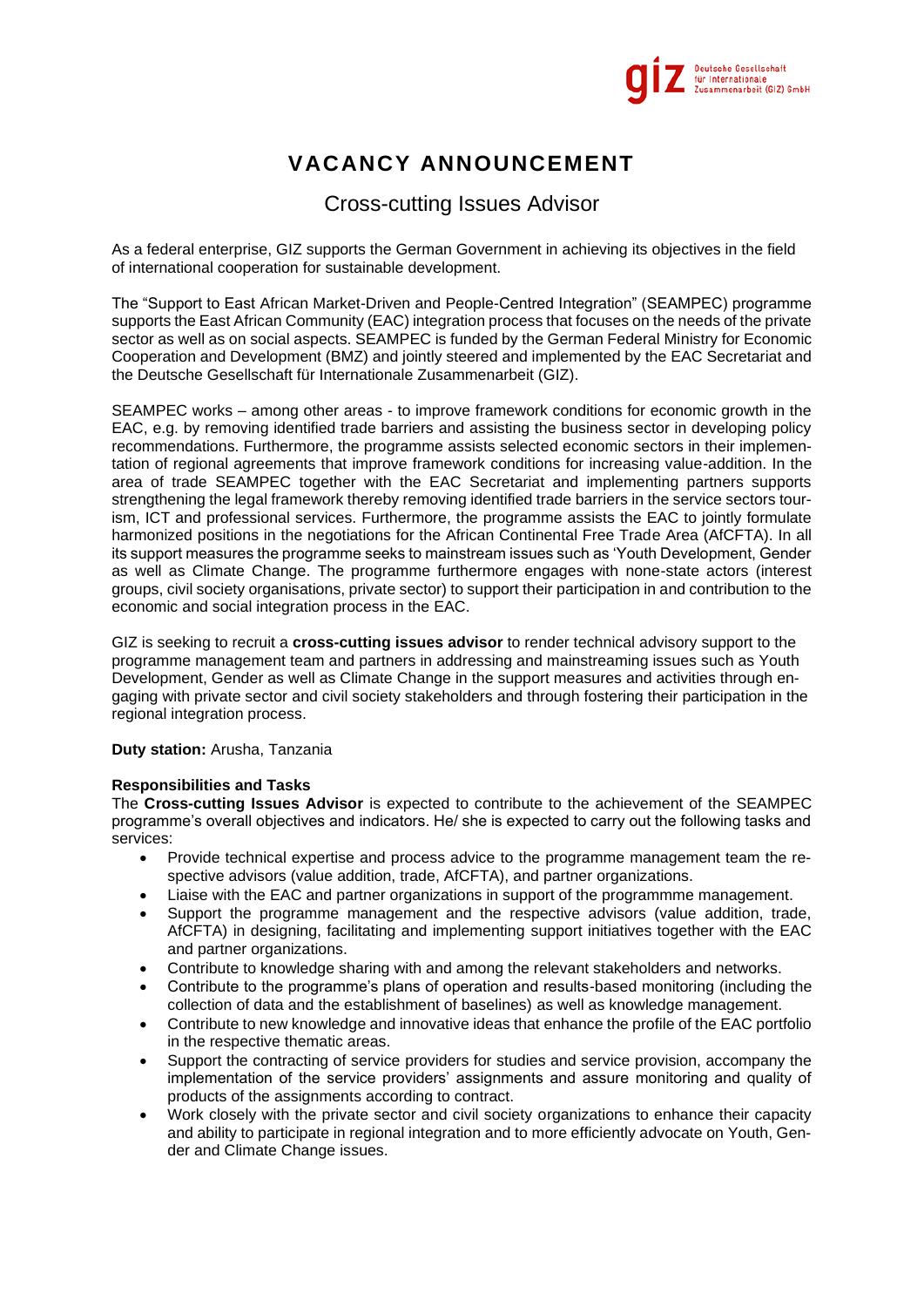The cross-cutting issues advisor will report directly to his/ her team leader. His/ her location of duty is Arusha, Tanzania. Frequent travels within EAC are expected.

# **Required Qualifications, Competences and Experiences**

- Master's degree in a relevant field of study such as social, environmental or political science, economics or similar.
- A minimum of 5 years work experience in international cooperation, preferably in East Africa
- Proven work experience in advisory services to senior level public servants and authorities as well as to civil society and private sector stakeholders
- Experience in project management including monitoring and evaluation
- Intercultural and political intuition, diplomatic skills and confident demeanor in the context of the EAC integration process
- Fluent English language skills; French and/ or Kiswahili language skills are an advantage
- Sound organizational and co-ordination skills.
- Ability to work independently and co-operatively, flexibility to work on a diverse range of projects with proven results and to undertake frequent travel by road and by air.
- Proven intercultural communication competency, proactive, team player; professional and cooperative working style; excellent analytic skills; good writing and presentation skills; experience in change management processes would be of additional benefit; very good command of MS office.
- Adaptability and willingness to support and collaborate with different works outside the scope of responsibility.

# **Applications:**

Interested candidates should send their letter of application together with the CV and copies of academic certificates by email to hr.giz-tanzania@giz.de. Please use the subject line **"Cross-cutting Issues Advisor"**.

Closing date for submission: **30.04.2022.** Only shortlisted candidates will be contacted.

GIZ Tanzania is an equal opportunities employer and encourages applications from all qualified and eligible candidates regardless of their gender, origin, religion/belief, disability or any other minority group.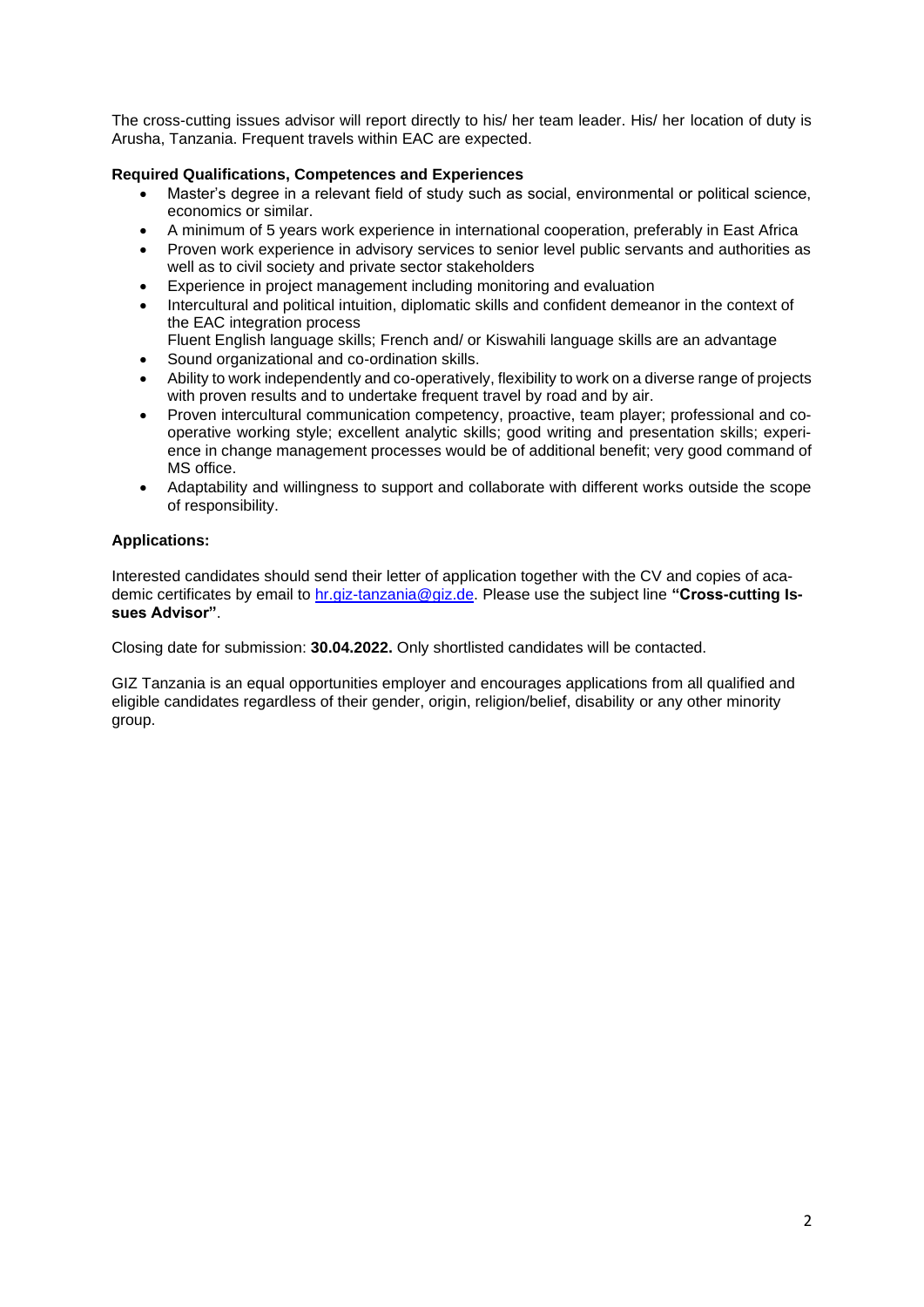

# **VACANCY ANNOUNCEMENT**

# Digitalisation and Trade Advisor

As a federal enterprise, GIZ supports the German Government in achieving its objectives in the field of international cooperation for sustainable development.

The East African Community (EAC) Secretariat and the German Ministry for Economic Cooperation and Development (BMZ) collaborate in the EAC project "Digitalisation for Trade and Integration in East Africa" (DIGEAT). The objective of the project is to simplify cross-border access to the labour markets in the EAC Partner States for engineers in the EAC. To achieve this objective the project aims to make use of information and communication technologies (eg digital professional cards, eregistries, online information platforms) and to improve and harmonize the regulatory framework conditions for movement of professionals. This is building on previous achievements of the EAC, especially the Common Market Protocol and the Mutual Recognition Agreement for the profession of Engineers. In the project, the GIZ team advises the EAC Secretariat in the implementation of the project, working closely together with the responsible national and regional authorities and professional associations of engineers.

GIZ is looking to fill the position of Digitalisation and Trade Advisor for the DIGEAT project with an East African Community citizen.

**Duty station:** Arusha, Tanzania Fixed term contract

# **Responsibilities**

- The technical implementation of the project in its work areas, including regulatory environment and development and implementation of ICT tools in consultation with the Project Manager
- Advisory to the partner EAC Secretariat in the cooperation management and implementation of the project
- Support to the project manager in reporting and communication on the project's progress towards the partner, the commissioner BMZ, the German Embassy, GIZ as well as monitoring and evaluation
- GIZ internal knowledge management and technical exchange and networking on the topic with relevant regional and international expert communities

# **Main activities**

#### **Regulatory Framework Conditions**

- supports the establishment, in close consultation with the partner, of a multistakeholder forum with national and regional organisations necessary for the successful implementation of the proiect
- conducts through a consultancy the necessary background research and consultations with partners and stakeholders on the current status of the regulatory framework
- develops a guideline for the regional exchange of data regarding the mobility of engineers across borders for work
- organises trainings for representatives from authorities and engineering associations regarding the framework conditions for the mobility of engineers across the EAC Partner States

#### **ICT Tools and Services**

- creates process analyses in the EAC Partner States for the mobility of engineers to identify and assess the needs and requirements for the introduction and improvement of ICT tools and services
- Identifies national needs in support of process improvement and the subsequent implementation
- assists national boards of engineers with the digitalisation and harmonisation of their registers of engineers
- implements workshops to develop jointly with the partner and stakeholders the mechanism for data exchange